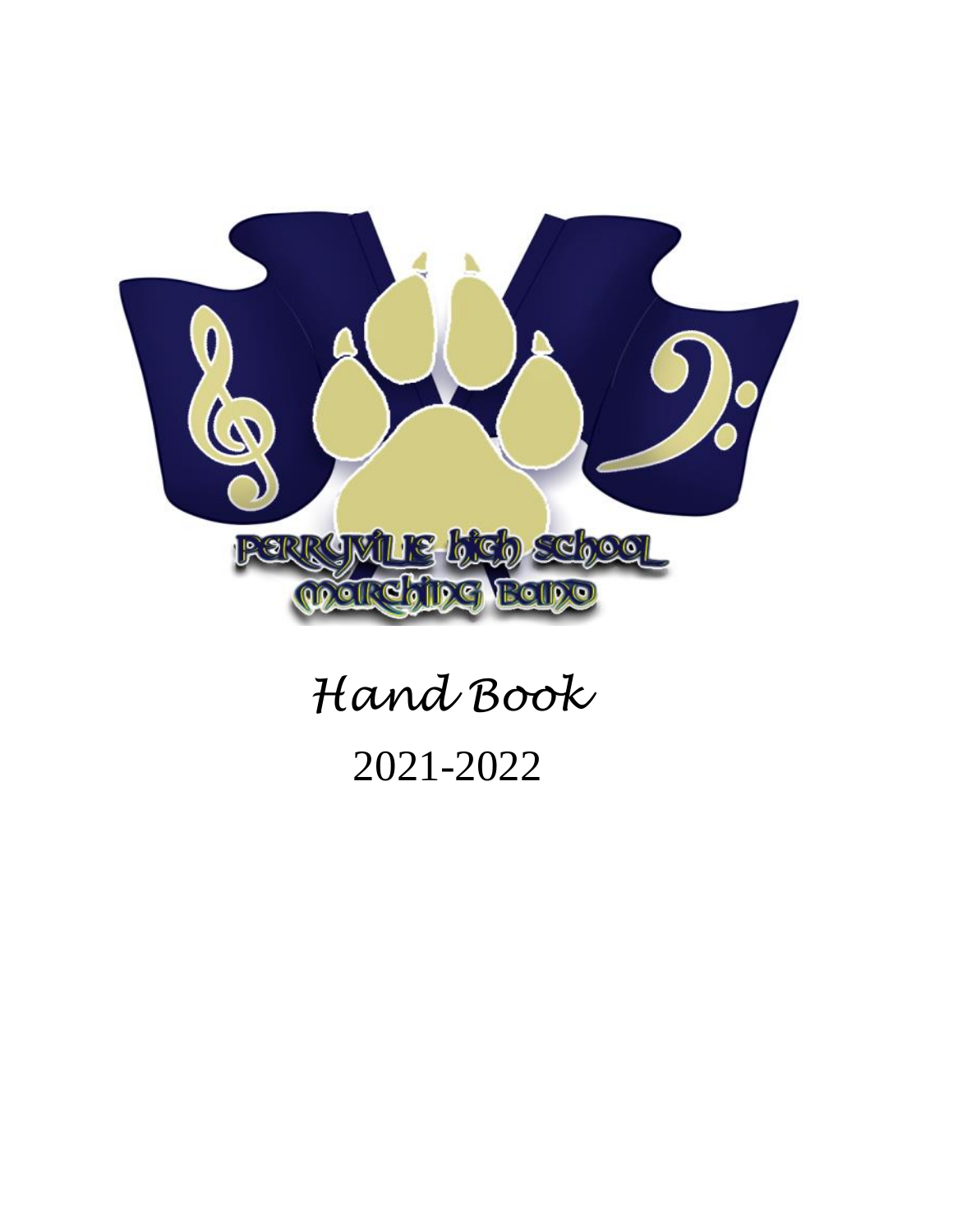Dear Perryville Band Students and Band Boosters,

Welcome to the award-winning Perryville High School Marching Band Family and congratulations on your decision to be a part of one of the finest organizations in the country! There are few organizations of any kind so rich in tradition and success that also includes so many real opportunities to carry on this outstanding tradition of excellence. The Perryville Band provides musical activities that encompass a wide scope and allows everyone a chance to reach the highest possible level of success.

While the musical activities are the core of our program, the total band experience provides the student far more opportunities. During the year the student will be able to participate in leadership development programs, learn, apply planning and team building skills, as well as spend time with other students and adults who have direction and goals as an integral part of their lives.

The fall season emphasizes the excellence of our ten- time Maryland State Champion Marching Band. Our performances include home football games, several marching competitions and parades.

The cornerstone and legacy of the Perryville Band program is striving for excellence through dedication, learning, experience and a team effort from students, boosters and staff. The substantial recognition that the band receives is in no small way a result of the success acknowledged in the past at reaching for and obtaining excellence. The 2021-2022 year looks to be an exciting opportunity to build on that legacy. It is also important to note that one side benefit to the total band experience is the fun and lasting relationships and memories developed by both students and parents.

Hard working students, dedicated staff, involved and active parents, supportive administration and community all combine to make it possible for the Perryville Band Program to offer an outstanding array of musical opportunities. Our students are expected to set and reach high goals for themselves and their program and the rewards of meeting those expectations are immeasurable. Members of the Perryville Marching Band develop musically, emotionally, mentally and socially.

This handbook is intended to be used by students, parents, administrators, staff and directors as a convenient source of information regarding the varied aspects of the Perryville Band. We have tried to cover as thoroughly as possible every facet of the program. Students and parents should read this handbook carefully and *must sign and return the agreement on the last page* upon becoming a member of the Perryville Band each year. Members will be expected to understand and abide by all rules and regulations set forth in this book.

Sincerely,

# *Jill Welsheimer*

Jill Welsheimer, Director

Perryville High School Marching Band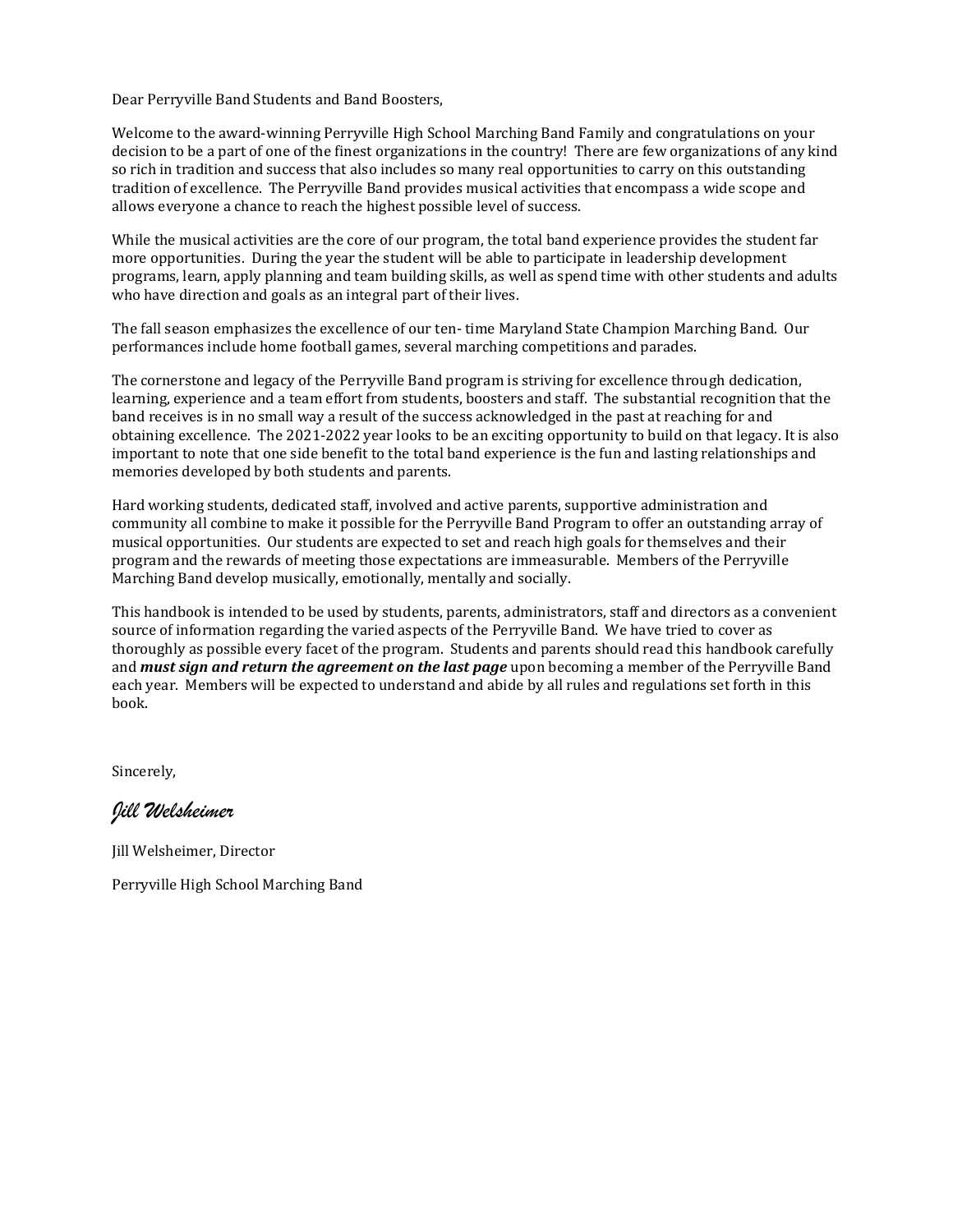#### **Perryville High School Marching Band**

The Perryville Marching Band has a history of excellence. Not only are we 10 time Maryland State Champions but 3 time Mid-Atlantic Champions, 2<sup>nd</sup> place National Champions and TOB Atlantic Coast Champions. We have also been invited on several occasions to march in the Governors Inaugural Parade and the Main Street Parade in Walt Disney World.

∙To be a member of the Perryville High School Marching Band, the student must be a member of the yearlong concert band (if instrumental) either through class participation or weekly evening participation. Failure to do so will result in expulsion from the marching band. The student must have passed at least five courses the previous semester or must have made up courses through summer school. Each student must comply with all rules and regulations for that particular organization.

∙ The Perryville Marching Band performs at all home football games, parades, competitions and other various performance opportunities in the area. All students at Perryville have the opportunity to participate in Marching Band. Membership in the Marching Band requires attendance at all rehearsals and performances. Members must also meet their budgetary obligations. If financial obligations cannot be met, please see a member of the band boosters so that arrangements can be made. No student should give up participation in marching band due to financial hardship.

#### **Rehearsal**

∙The rehearsal schedule is normally set well in advance allowing students to plan other activities and obligations around the established schedule. **Punctuality** is a trait that will serve you well in any endeavor. Plan to arrive well in advance of the beginning of rehearsal – do not try to sneak in at the last second. It is essential that we make efficient use of the rehearsal time we have. This can only happen when every band member is present and working to improve. The band member that misses rehearsal cannot improve and the other band members around them have a less effective rehearsal due to the absence. We all depend on each other to "carry our fair share of the load" in order for us to achieve the level of proficiency for which the Perryville Band has become noted. We will not usually rehearse outdoors in the rain unless it is just a drizzle or intermittent light rain. In the event of a steady rain, we will rehearse indoors and then go outdoors at the first opportunity. In the unlikely event rehearsal is canceled, it will be announced at the end of the school day.

∙Students should dress for the weather. Not having the proper attire is not a satisfactory reason for having a poor rehearsal. Students should wear low-top tennis shoes and socks for rehearsals. This is important in that the style of the marching step we use requires that the foot and ankle be permitted to move freely. Hats and sun block are recommended for rehearsals in warmer weather and jackets or sweatshirts for evening rehearsals in the fall.

∙Directors should be notified IN ADVANCE if a student is going to be absent from a rehearsal or performance. Absences from band rehearsals or performances are unexcused unless due to (a)personal illness (b) death in the family (c) and emergency or (d) special permission of the directors obtained in advance by the parent or guardian. Students must exhibit consistent responsibility in these areas. Excessive absences for any reason may result in the student being placed on alternate status.

#### **Marching Band Member**

∙The student agrees to attend summer rehearsals and is required to attend Band Camp. Exceptions must be approved by the directors in advance. Each member must meet all financial obligations and must attend all rehearsals and performances (competitions, parades and football games).

#### **Alternate Status**

∙These students must meet all requirements for band. The students will rehearse and occasionally perform with the group, possibly earning a permanent spot at any time when deemed so by the directors. Alternates will also perform in all pre-game show activities. Alternates are considered full-fledged members of the Marching Band. This means that the alternates are expected to attend all rehearsals as per the rehearsal policy. Alternates may be rotated in and out on a per performance basis in order to provide the opportunity for more students to perform. Alternates will travel on all trips with the Marching Band.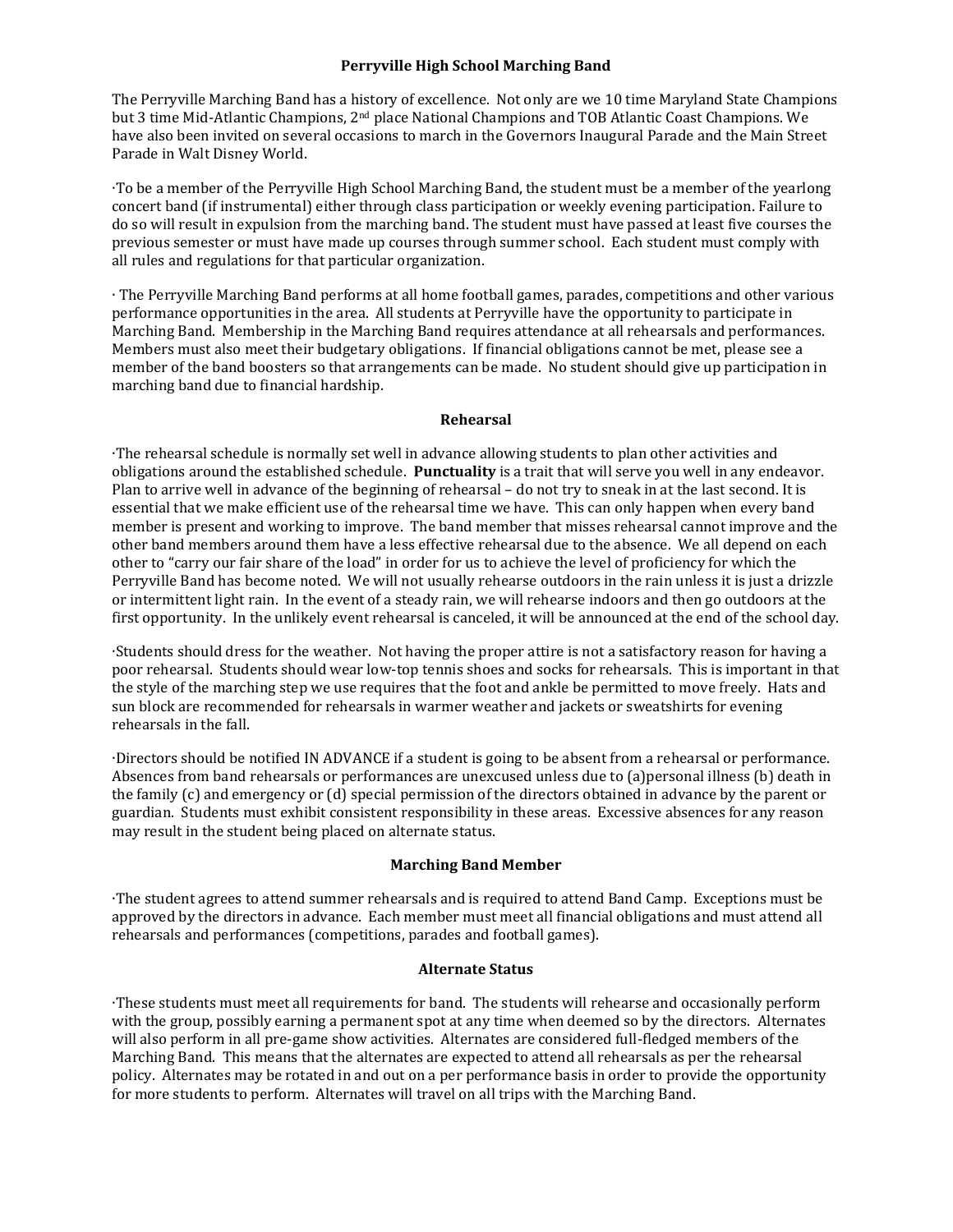# **General Rules**



- Couples---remember this a band function...not a date!
- No gum in the band room or at rehearsals at any time.
- All parts of the uniform, except for gloves, are to be turned in after each performance. Equipment (instrument, flag, rifle) should be stored in the proper room or taken home for practice.
- Do not leave equipment out in the band room.
- Make sure you name is on all your equipment (shoes, instrument case, bag, etc.)
- Section leaders—Check each person in your section to make sure they have all parts to their equipment especially on competition days.
- You should remain in full uniform (except hat) at all times at performances. Instructions will be given as to changing at competitions. You will need your white band shirt at competitions.
- All band members are to remain until the band is dismissed.
- Following any performance you will hang your uniform on the proper hanger and rack. Hats should be put in the proper slot.
- Leave your valuables at home---jewelry etc.
- Always wear your uniform shirt.
- T-shirts, hats, or any type of clothing with alcoholic beverages, drugs, or other vice advertisements are not to be worn during any band or school activities.
- Visible, pierced jewelry is not acceptable with the exception of small stud earrings in ears only. Nose, lips, eyebrows, tongue, or any other visible part of your anatomy may not be worn.
- No painted hair will be accepted at any time.
- Do not ask any chaperone to carry your purse or hold money.
- Flip folders and music will be taken to football games.
- Do what the chaperones ask. They are here to help you. They are equipped with band-aids, pins, buttons, etc.
- Keep you language clean! You never know who is listening.
- NO SCREAMING!!!
- IF you must miss a rehearsal for a doctor's appointment, you must bring a note from your parent/guardian prior to the appointment or from the doctor following the appointment.
- Each section is responsible for keeping any area used (instrument storage room, section rehearsal area, band room) free from clutter. Each section will also have a designated clean-up day for the entire band room. A schedule will be posted at the beginning of fall.
- Remember to always cheer for other bands.
- The purchase, use, or possession of drugs or alcohol in any form is strictly prohibited, if a student is taking prescription drugs, the directors should be notified in advance.
- Remember, you are a CLASS act. Do not do anything that would have to be explained. Always conduct yourselves as ladies and gentlemen.



## **Bus Rules**

- DO NOT change buses.
- On school buses try to keep noise to a minimum, No loud screaming, radios, etc.
- DO NOT play instruments on the bus.
- DO NOT throw anything out the windows. Keep arms, head, etc. inside the windows.
- Answer all roll call for yourself. Keep the noise level down. Roll will be called by chaperones each time we load the bus,
- Couples: Remember this is a band function---not a date!
- Put trash in garbage bags. Take the trash off the bus when you leave.
- When we return, be sure to close the windows. This will help the drivers.
- At competitions, you must return with the band, unless YOUR parents or designated person picks you up in person. **The student must sign out with Mrs. Welsheimer.**
- Home games are over at approximately 9:30PM. We will give you a time that we expect to return to school on away trips, we will have the students call home 15 minutes prior to our arrival back at school. Please have your rides at the school. We want to go home too!
- Be courteous, do what chaperones ask, and thank the drivers and chaperones when we return.
- Do not ask a chaperone to carry your purse or money.
- Do not take large portable radios on any trip. If you want to listen to music, you must use headphones.
- There are many reasons for this---courtesy for others.
- Get your equipment off the truck when we return to the school. YOU must put YOUR instrument and equipment back in the band room. If you ride home with your parents, make sure you have someone take care of your equipment.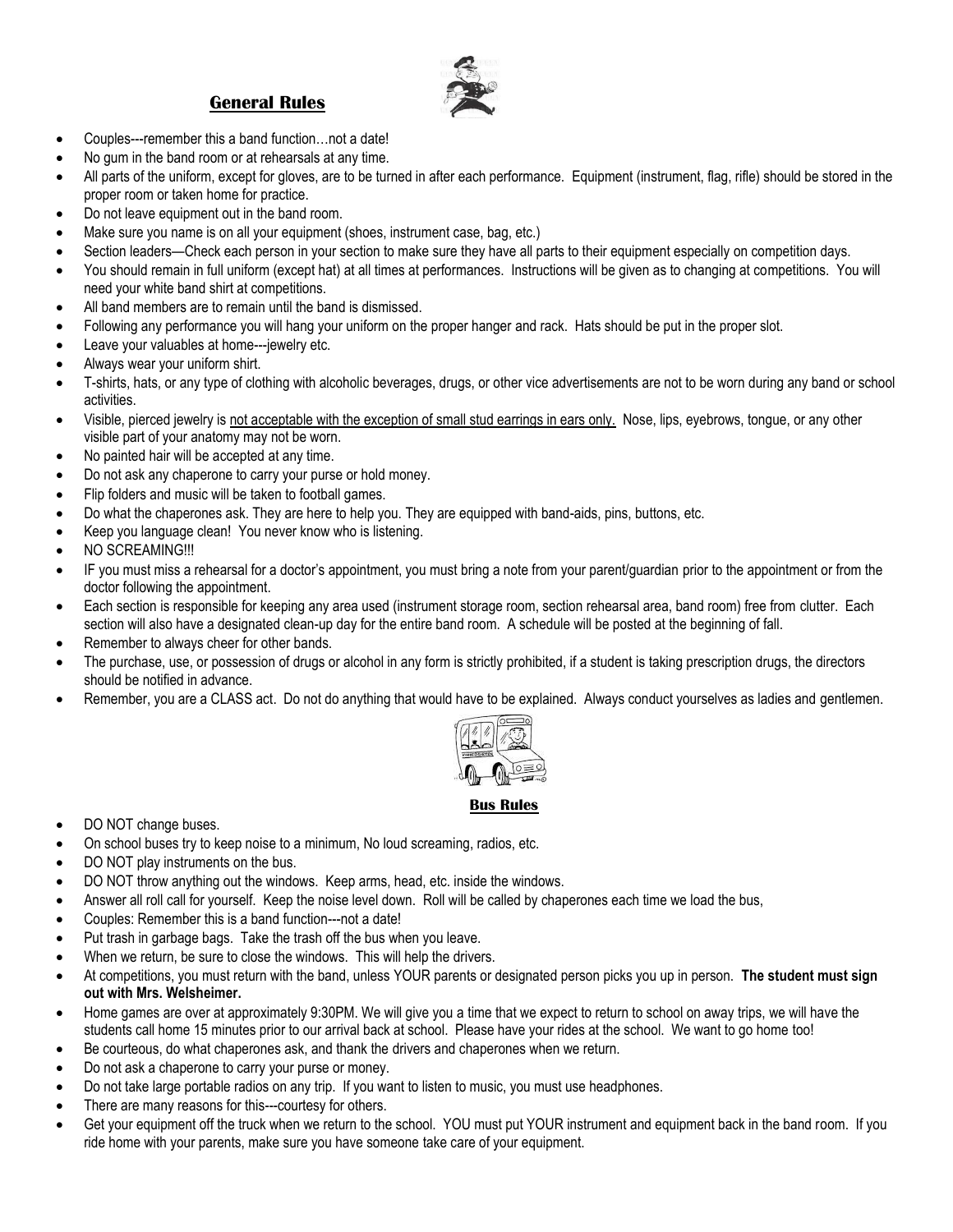# **Stands Procedures**

- No food or drinks in the stands before halftime.
- Do not wear hats in the stands or with your uniform (except regular marching band hat). If it is cold, stocking caps, earmuffs or something for warmth is permissible.
- There is to be no random playing instruments at any time. Any section or solo cheers should be cleared with the directors prior to the game.
- At home games sit in your assigned section (competitions---seating will depend on the type of stands). Sit in you assigned section the entire game---even after the third quarter break.
- **No outsiders allowed in the band section. This includes alumni.**
- Your concession break will be during the third quarter. You must be back in the stands in time to play at the end of the third quarter. Don't be late; watch the clock carefully. You will lose your break the next week if you are late.
- NO SCREAMING!!! Yell for the team---not at each other.

# **Band Uniform Guidelines**

- Black shoes: Dinkles will be ordered at band camp. The cost is \$40.00.
- White gloves: Purchased on the order form for \$5.00. Each band member except percussion and guard are required to have at least one pair of gloves. Two pairs are recommended. Clarinets and other instruments with open keyholes will have to cut the ends of the fingers out of the gloves. Freshman, if you have a question how to do this so the gloves won't ravel, see a uniform mom or ask an upperclassman in your section.
- White band shirts: One shirt will be provided to each band member. Each band member is required to have at least one white band shirt. You may order extra shirts for \$10.00 each.
- We also encourage parents and other family members to purchase pit crew shirts.
- Section leaders will check with each person in their section to make sure each has his/her instruments and all parts of his/her uniform especially on competition days.
- **Make sure your shoes, instruments case, and all belongings have your name on them.**
- You should remain in uniform (minus hat) at all times at performances unless otherwise directed.
- After you are dismissed following any performances, you are to take off your uniform and hang it properly on the hanger in your bag, place your shoes in the outside pocket of your uniform bag. **Do not put the shoes inside the bag.**
- Place hat in the assigned area and place gloves inside your bag.
- Each student is responsible for keeping up with all parts of his/her uniform. (We don't have extras!)
- Leave all valuables at home. Remove all facial piercings, rings (anything showing). Small stud earrings are allowed to be worn in ears only. Don't wear bright or neon colored nail polish!
- Always wear your designated shirt under your uniform (white band shirts should always be available)
- T-shirts, hats, or any type of clothing with alcoholic beverages, drugs, or other vice advertisements are not to be worn during any band or school activities.
- **On performance days all band students should wear band shorts to make it easier when changing clothes.**

# **Uniform and Band Fee Information**

## Band Fee: \$125.00 due at registration (Paid to Perryville Marching Band)

## Band Member Uniform Costs\*\*

- Extra White Band Shirt……….\$10.00
- Gloves………………………………..\$5.00/pair
- Dinkles……………………………….\$40.00
- Shorts…………………………………\$17.00
- Uniform Cleaning……………….Included in Budget
- Band and guard must purchase sweat suits
	- o Jacket……………………\$75.00
	- o Pants……………………. \$45.00
- Student Supply
	- Black Socks
	- **Color Guard will need to purchase gloves and shoes-Prices and more information forth coming.**

# Items Stored in the Band Room

• Uniform pants (bibs)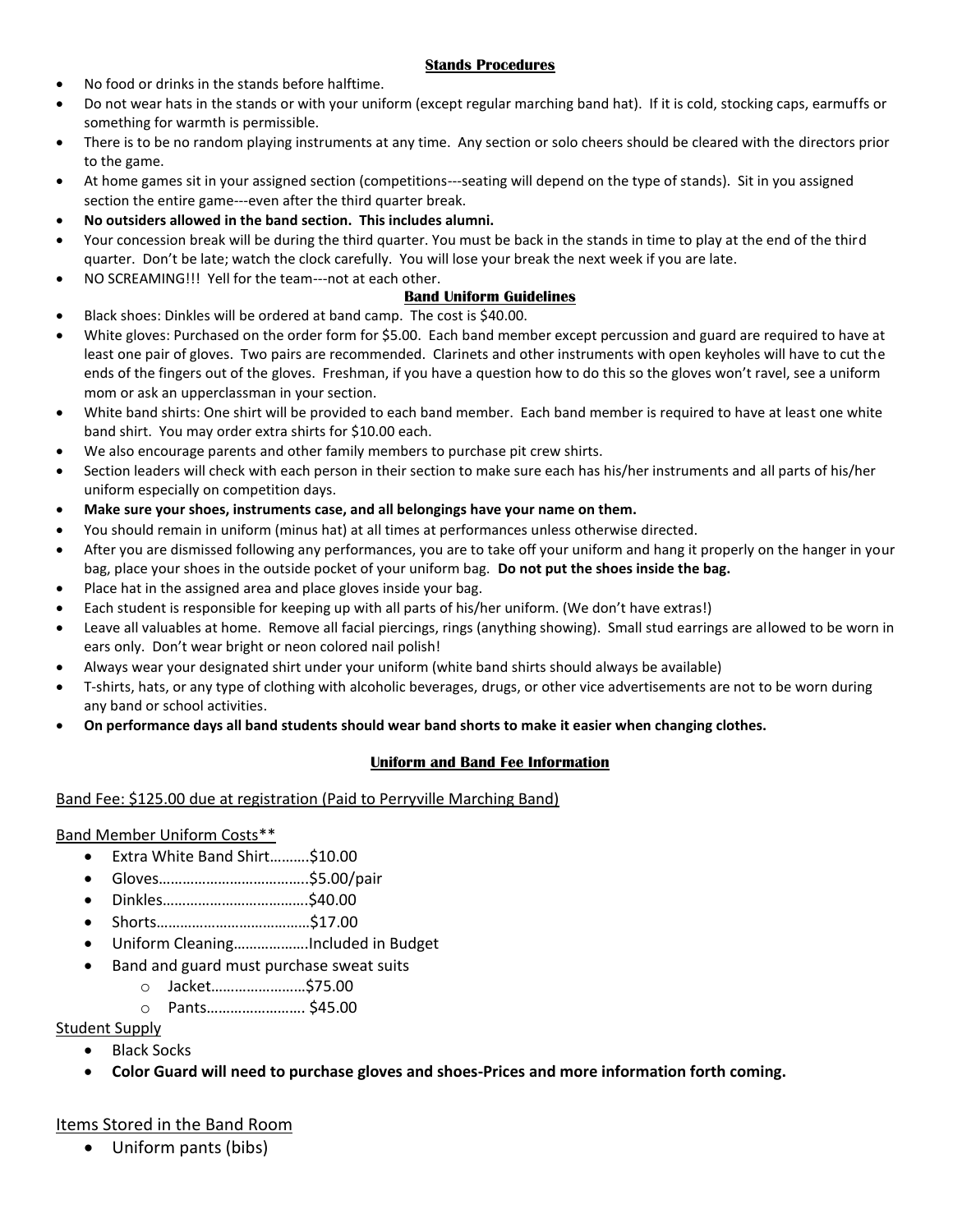- Uniform jackets
- Hats and plumes

\*\*All prices are approximate and are subject to change with different shipments.

# **Attitude**

- Those students who have a positive mental attitude (PMA), regardless of their individual skills, will always have a place in the Perryville Marching Band.
- Regardless of your ability, if you attitude is not positive and you are not doing your personal best to make the group successful, you should not be a part of this organization. In fact, students who do not project an attitude that is positive and cooperative will be given the opportunity to change their personal perspective or else leave the organization. Those who have pride in themselves will generally project a positive mental attitude.
- Characteristics of a positive mental attitude include a generally cheerful outlook toward rehearsals and performances, cooperation in the preparation and maintenance of equipment and facilities and an eagerness to do what is necessary to be successful.
- In short, the total band member is someone who is always willing to give his/her best for the good of the organization.



#### **Instrument Care**

Individual instruments must always be maintained in top playing condition. Always show the director your instrument before taking it in for repairs. Remember that horseplay can cause damage to instruments and equipment. Be careful with your own instrument, place it out of harm's way if it is necessary for you to put it down, and never play around with or play on anyone else's instrument.

| <b>Piccolo</b><br>(Professional)<br>Yamaha YPC 62<br>Germeinhardt 4W<br>Armstrong 359                                                           | Flute (Step-up)<br>Emerson 6B<br>Armstrong 303B<br>Germeinhardt 35-H<br>Artley 50B                                                         | Oboe<br>(Professional)<br>Loree<br>Marigaux<br>Fox 400                                                                                 | <b>Saxophone</b><br>(Professional)<br>Selmber Mark VI<br>(used)<br><b>Selmer Super Action</b><br>80<br>Yamaha 62<br>Selmer Omega | <b>Trumpet</b><br>(Professional)<br><b>Bach Stradivarius</b><br>ML Bore (new or<br>used)<br>Benge<br><b>King 2000</b><br>Schilke | <b>Euphonium</b><br>(Professional)<br>Boosey and Hawkes<br>(sovereign)<br>Yamaha 321-S |
|-------------------------------------------------------------------------------------------------------------------------------------------------|--------------------------------------------------------------------------------------------------------------------------------------------|----------------------------------------------------------------------------------------------------------------------------------------|----------------------------------------------------------------------------------------------------------------------------------|----------------------------------------------------------------------------------------------------------------------------------|----------------------------------------------------------------------------------------|
| Piccolo (Step-up)<br>Yamaha Resonite<br><b>Bundy Resonite</b><br>Germeinhardt<br>Resonite                                                       | <b>Bb Clarinet</b><br>(Professional)<br>Buffet R-13 (new or<br>used)<br>Leblanc L-300<br>Leblanc 1176<br>Selmer 10G or 10S<br>Yamaha YR-70 | Oboe (Step-up)<br>Larilee 150W                                                                                                         | <b>French Horn</b><br>(Professional)<br>Holton Farkas H-179<br>Conn 8D<br><b>King Eroica</b><br>Yamaha YHR 664                   | <b>Bass Trombone</b><br>(Professional)<br>Bach 50B2                                                                              | <b>Tuba</b><br>(Professional)<br>Miraphone S186 4U<br><b>Meina Weston 25</b>           |
| <b>Flute</b><br>(Professional)<br>Emerson 8<br>Armstrong "Heritage<br>Germeinhardt 35<br>Armstrong 80<br>Artley 108<br>Yamaha<br>Jupiter 611 SR | <b>Bb Clarinet</b><br>(Step-up)<br>Buffet C-12<br>Evette E-12<br>Selmer Signet                                                             | <b>Bassoon</b><br>(Professional)<br>Schreiber S-54<br>Schreiber S-60<br>Fox Renard 222<br>Fox Renard 220<br>Fox Symphony 101<br>(used) | <b>French Horn</b><br>(Step-up)<br>Conn 6D<br>Reynolds<br>Contempora                                                             | <b>Trombone</b><br>(Professional)<br>Bach 42B<br>King 5B<br>Holton TRI 58<br>Conn 88H (used)<br>Yamaha 6000 series               | ** Recommended<br><b>Reeds for Woodwind</b><br>Instruments are<br>Vandoren             |

#### **Recommended Brands of Instruments**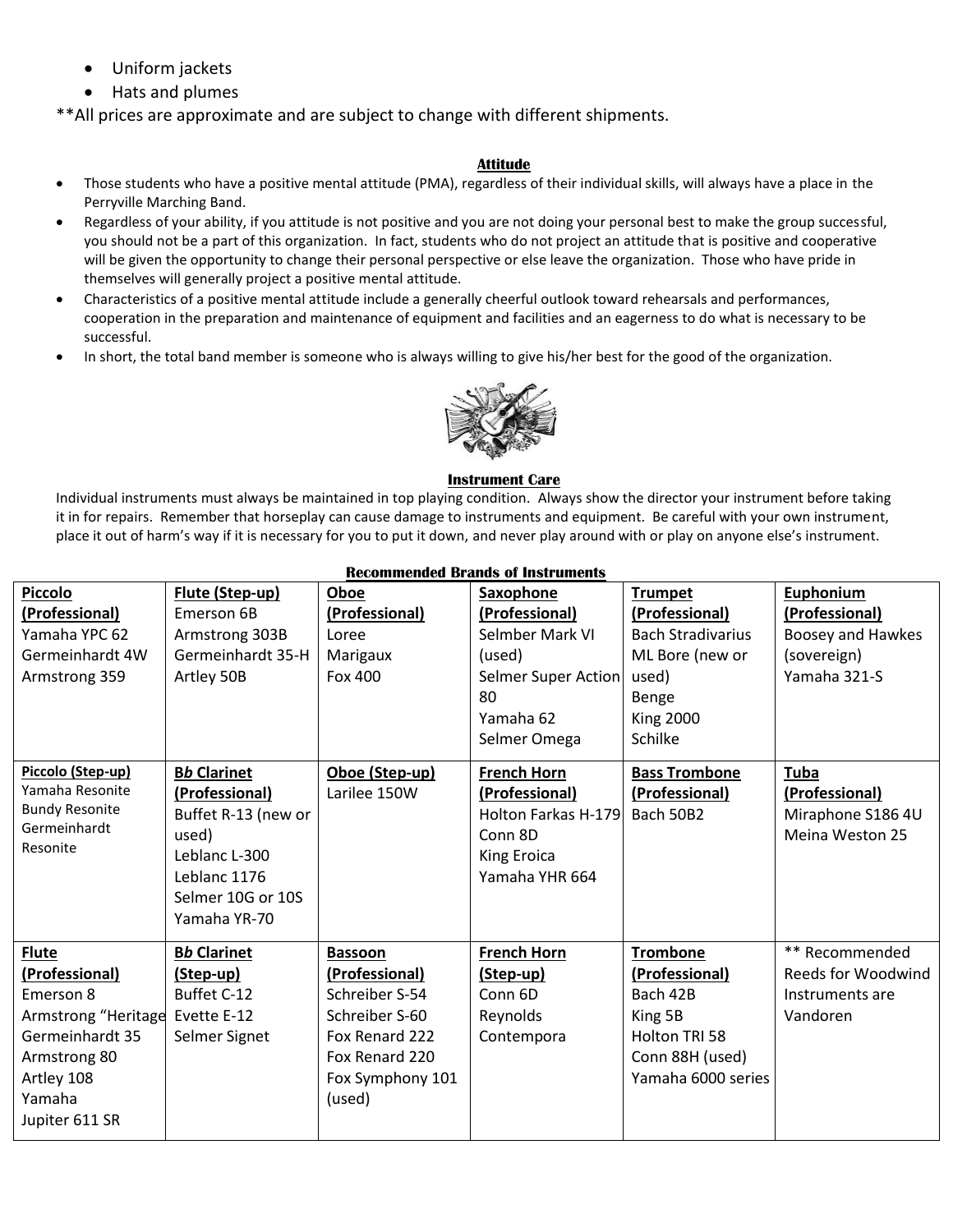# **Band Awards**

• Each student that participates in the band program at Perryville High School, including the marching and/or concert activities, will receive a band certificate or merit at the annual band picnic. After two years of participation students will receive a band letter. Each subsequent year they will receive an appropriate award signifying another year's service. Seniors will receive a beautiful plaque with a listing of all accomplishments from their respective four years in band. In addition, students may be eligible for several special awards, selected by the directors, staff, or by vote of the band.

# **Private Lessons**

• Private lessons are the key to developing an outstanding musical organization. Students who study their instruments privately with a professional show rapid improvement in individual musicianship. As these students improve, their excitement towards practicing increases, they continue to improve, and they become a stronger contributor to the overall success of the band. Private instruction has a great impact on the individual student and on our band program both this year and in the future. The key to satisfactory results from a private instruction is to start as soon as possible… SO START NOW!

# **Staff and Chaperones**

- Anyone on the staff of the Perryville Marching Band has been selected due to the skills and qualities they possess and for the benefit they can bring the band program and should be considered an extension of the directors. They are to be treated with the highest level of courtesy and respect. Chaperones are also extensions of the authority of the directors. Without the dedication of our chaperones and other adults who assist the band, we could not travel or perform the way we do. These people work hard, and the only payment they receive is our appreciation. Be respectful, polite, cooperative, and remember that the words "please" and "thank you" cost you nothing, but are highly valued by the recipient.
- If you disagree with something a chaperone asks you to do, you are not to argue with a chaperone. You are to do as you are asked and then inform the directors as soon as possible. This policy will be strictly enforced. (In the extremely unlikely event that a chaperone's instruction would cause you to violate civil law or moral standards, the student should ask to be taken by that chaperone to the directors immediately). If a chaperone has to report a student for being uncooperative or for any other reason that student is subject to removal from the group.

# **Rules for Chaperones**

- Chaperones are not to smoke on school grounds or in view of students
- Pit Crew is required to wear designated shirt
- Chaperones are to refrain from profanity
- Any parent riding on the buses are required to sit at the front of the bus, not with the students
- Please remember, parents are here to be parents, not students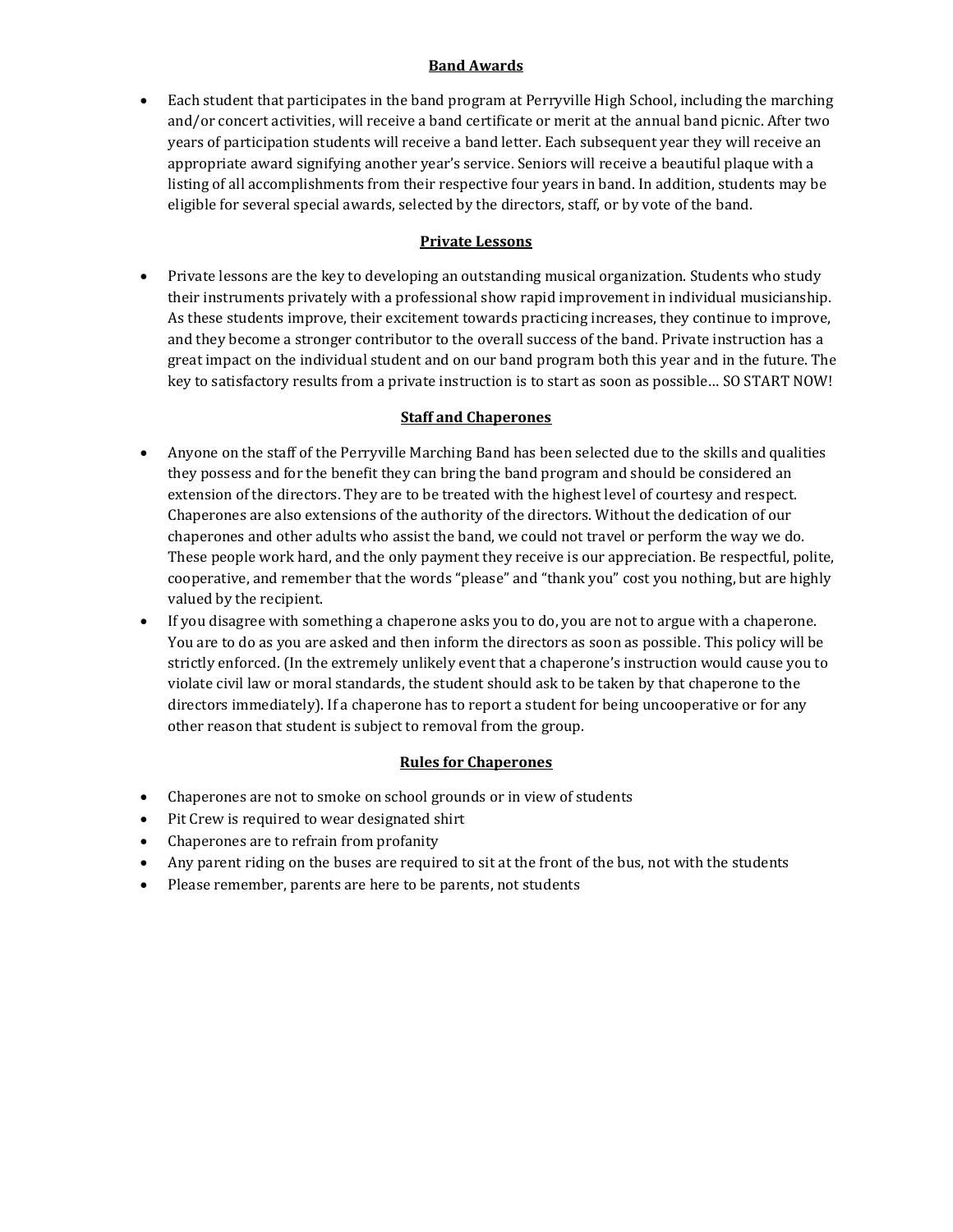# **Band Booster Officers 2021-2022**

President: Jason Biddle (443)995-0018

Vice President: Terri Horn (443) 350-3026

Secretary: Jen Sohl (443)567-8126

Treasurer: Nicole Madron (443) 466-4082

Fundraising Chair: Erin Townsend (717) 723-5832

# **Band Booster Meeting Schedule**

**Meetings take place every first Tuesday of the month at 6:30 p.m. in the cafeteria; all are encouraged to attend.**

**The exception is whenever there is a school holiday and summertime.**

**Parents are an important part of the Perryville Band, and have a vital role to play. Without the assistance and cooperation of band parents, there would be no chance for the level of success we want the band to achieve. There is a need for every parent.**

**Be supportive of the band program and your child's participation by:**

- **Assisting your child to be prepared and punctual for every rehearsal, volunteer for pit crew, food preparations, work concessions, help with fundraising.**
- **Notifying directors if your child is to be absent or late for performance or rehearsal. This should be done in advance unless in an absolute emergency.**
- **Encouraging your child to practice at home and helping them find a quiet place to do so.**
- **Showing your interest and support in your child's music study by enthusiastically attending every performance possible.**
- **Discussing with directors and staff anything that will help them understand and better serve your child.**
- **Arranging for private lessons for your child if needed.**

We welcome visitors to rehearsals but request they remain quiet so as not to disturb the focus of the students or staff. Cheering at appropriate times is welcome!